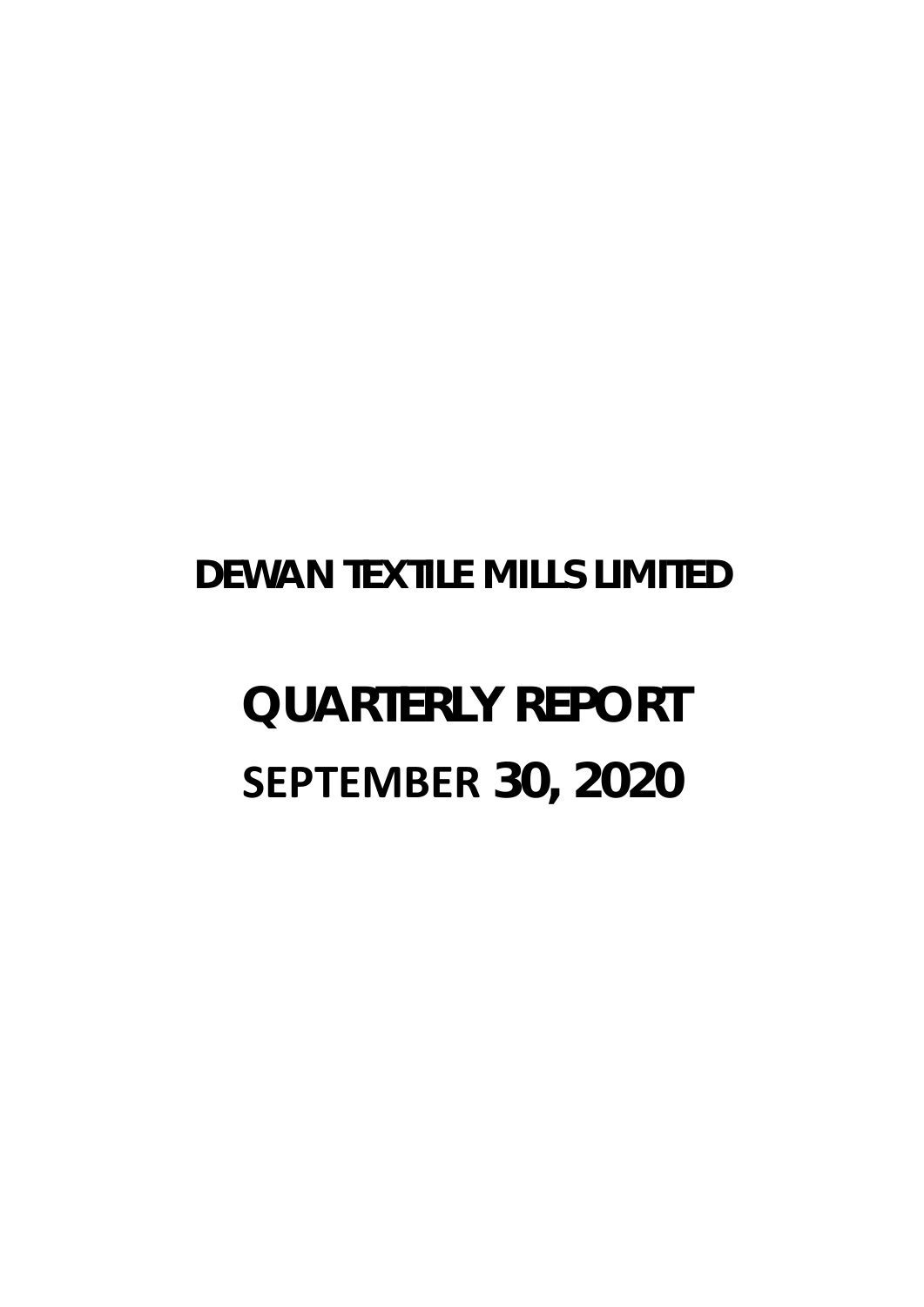# **DEWAN TEXTILE MILLS LIMITED DIRECTORS' REPORT**

# **IN THE NAME OF ALLAH; THE MOST GRACIOUS AND MERCIFUL**

# IF YE GIVE THANKS, I WILL GIVE YOU MORE **(HOLY QURAN)**

The Board of Directors of your Company is pleased to present unaudited condensed interim financial statements for the first quarter ended September 30, 2020 in compliance with the requirements of section 237 of the Companies Act, 2017 and code of corporate governance issued by Securities and Exchange Commission of Pakistan.

# **Operating results (Factory Shutdown):**

Company's net sales during the current as well as in the comparative period remained nil due to closure of operations. The Company, for the time being, has suspended its manufacturing operations since December 2015 which could not be resumed due to adverse scenario faced by the industry, lesser market demand and working capital constraints.

The condensed interim financial statements have been prepared using going concern assumption as the company has approached its lenders for further restructuring of its liabilities, which is in process. Management is hopeful that such revision will be finalized soon which will enable the company to resume its operations.

# **Future Outlook**

Management is endeavoring to resume the production of the company as soon as the situation in near future improves, restructuring of the company is finalized and sufficient working capital is provided. Overall economic position of the country has remained stable. After pandemic, the demand for Textiles started to show some positive improvement as all export orders which were on hold due to pandemic are being followed. Pakistan textile industry contributes more than 60 percent to the country's total exports. However currently this industry is facing challenges due to continues decline in its growth rate. Major reasons for this decline may include global recession, higher cost of production that includes but not limited to increase in energy costs, decline in cotton crop cultivation, dependence on imported cotton, costly labor, higher inflation, and overall economic slowdown. However, reduction in power crises, government subsidies to industries in the form of grants and low mark-up along with stability of dollar rate can outgrowth the economy.

At present, it is difficult to compete in international market, due to increase in cost of doing business, inflation, and overall political & economic conditions. In order to bring economic stability, multiple strategies have been applied by the government by reducing markup rates, controlling exchange rate, release of tax refunds, stability in fuel price, continuous supply of power to export oriented sectors at concessionary rates to increase not only the exports but also to maintain forex reserves to make Pak Rupee competitive.

It is expected that these steps will help to improve the economic activity during remaining period of this financial year.

### **Conclusion**

In conclusion, we bow beg and pray to Almighty Allah, Rahman-o-Rahim, in the name of our beloved Prophet Muhammad (Peace be upon him) for the continued showering of his blessings, Guidance, strength, health and prosperity to us, our company, country and nation, and also pray to Almighty Allah to bestow peace, Harmony, brotherhood and unity in true Islamic spirit to whole of Muslim Ummah; Ameen: Summa Ameen

LO-MY LORD IS INDEED HEARER OF PRAYER (HOLY QURAN)

By and under Authority of the Board of Directors

**Ishtiaq Ahmed Chief Executive Officer**

**Zafar Asim Director**

Dated: October 23, 2020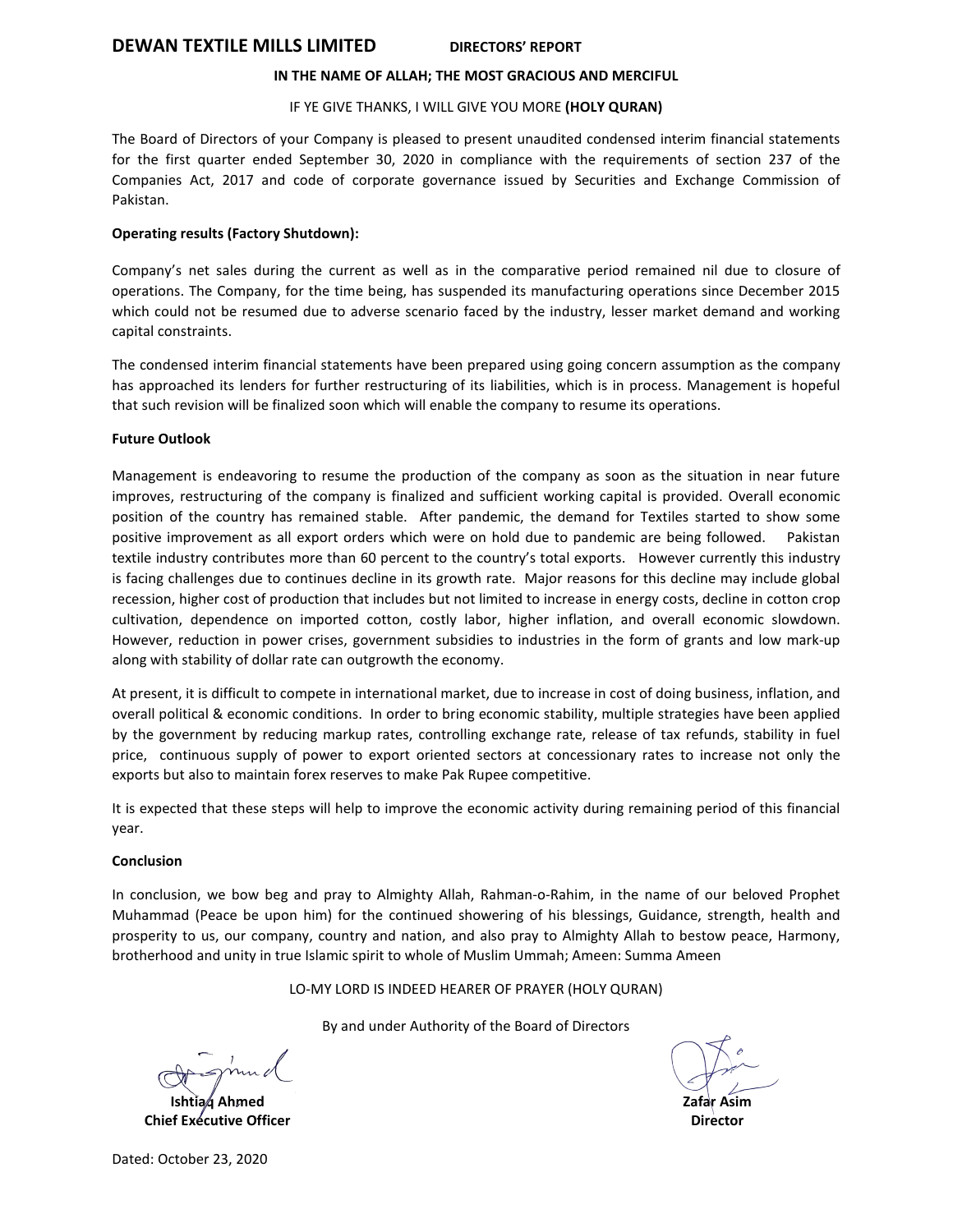# ديوان تيكشاكم الزلميتند ة *الأيكتر ذو يودت*

محترم شيئر بولڈرز، السلام يليم، آپ کی کمپنی کے بورڈ آف ڈائریکٹر (کمپنیزا یکٹ، 2017 کی دفعہ 237 اورسکیو رٹی اینڈ ایکچھنچ کمیشن آف پاکستان کے جاری کرونا کی کارپوریٹ گورنس کے تحت 30 ستمبر 2020 ، توتم ہونے والی پیل سہ ماہی کے غیر آ ڈٹ شدہ عبوری مالیاتی حسابات پیش کررہے ہیں۔

# الياتي نتائج وركار كروني: (بيلادار معلل)

سمپنی کی فروحت اس سال اورگزشتہ سال کی پیل اس ای میں پیدادار معطل ہونے کی دیے۔ سینچن نے وقتی طور پر دسمبر 2015ء سے اپنی پیدادار کے عمل کو معطل کر دیا ہے جو کہ صنعت میں مامساعد مشکلات، مارکیٹ میں طلب کی کمی اورکام چلانے کے لیے سر مایہ میں کمی کی دجہ ہے ہے۔

مالیاتی حسابات چلتی ہوئی کمپنی کے جاری کر د ہ<sup>ی</sup>سور کے تخت مرتب سے گئے ہیں کیونکہ کمپنی تر شد سال کے سے دوبار دیز تیب کیلئے قرض خواہوں سے مالیلہ کیاہے جوان کے زیرِخورہے ۔انظامیہ کامیدہ کہ پیٰظر ثانی جلد کمل ہوجائے گی جس سے کمپنی کا پی پیداوار بھال کرنے میں مدد ملے گی۔

ستقم وايك لقلم ملک کی معاشی حالت مجموعی طور پر منتخلم ہے ۔کورونا وبا ءکے بعد ٹیکسٹال کی طلب پہنچر کی آئے گئی کیونکہ پر آ مدات کے تباہ آ روز جوکورونا وبا ءکے با عث زکے ہوئے تھ ان پڑھل کیا جار ہاہے۔ پاکستان کی ٹیکسٹائل صنعت ملک کی مجموعی پرآمدات میں 60فیصد سے زائد ٹی آپ کے ان کی الحال اس کی ترقی کی شرح میں سلسل کمی کے ما عشاس صنعت کو پیمکات کا سامنا ہے۔اس کمی کی بڑی دجو ہات میں عالمی سمادیا زار کی نیا دہ ادا گرے جس میں آوانا تی کی قیمتوں میں اضاف کیاس کی فصل کی کاشت میں کی، درآمدشدہ کیاس پرانحصار مبقی مزدوری، زیادہ افراط زراد رجمولی معاشی سے گی اس پر تا ہم توانا تی کے بحران میں کی گرانٹ کی شک میں صنعتوں کوسرکاری سہنڈ کی اورڈ الرکیز خ میں استحکام کے ساتھ معیشت پہتر ہو گئی ہے۔ فی الحال کاروبا ر،لا گت میں اضافے اور مجموعی سابی اور معاشی حالات کے باعث میں الآتوا می مارسے اسکر ماستے کا استعمل ہے کی جانب سے مارک اپ ریٹ کوکم کرنے، زرمبادلہ کی شرح کوکنٹر ول کرنے ، قیل ریشنڈ ز جاری کرنے ،فیول کی قیمت میں استحکام ،رعایتی نرخوں پر ہیں۔ سے میں اضافہ کرنے بلکہ پاکستانی رو پیرکیسا بقتی بنانے کیلئے غیر ملکی کرنسی کے ذخائر کوچی برقرار رکھے کیلئے شعوراً کرنا گیں کہ مشتعد دحکمت عملیوں کااطلاق کیا ہے۔

تو تع کی جارہی ے کہ ان اقدامات سے رواں مالی سال کی ہاتی مدت کے دوران معاشی سرگرمیوں کو پہتر بنانے میں مدد ملےگی۔

المبادئ كماددتي آخر میں ہم اللہ تعالیٰ رحمٰن ور<sup>ح</sup>م سے دعا کرتے ہیں کہ ہ داپنے سیسے حضرت محق<mark>لت کے لش</mark>ل ایک روشنل دکرم ہم پرای طرح قائم رکھے جو کہ بیمرٹ ہم پر بلکہ ہماری کمپنی اورہارے ملک دقوم رجمی اپنی رحت ما زل کرے ہم اللہ تعالی ہے یہ بھی دعا کرتے ہیں کہ تمام کے مانین بھیج اسلامی حذب اخوت اور بھائی جا رگی پیدا کرے۔ آثان ممسرآ تان-

میرابروردگاریقیناً ہماری دعاؤں کو منتاہے۔(قرآن کریم) بورڈ آف ڈائریکٹرزگی جائب ے

فكجرعائثم

ذائريكش

Graphund استيان أحمد فتنتسخ الر چيف الگيزيکڻوافيسر كباججة مودن: 23اكتوبر 2020ء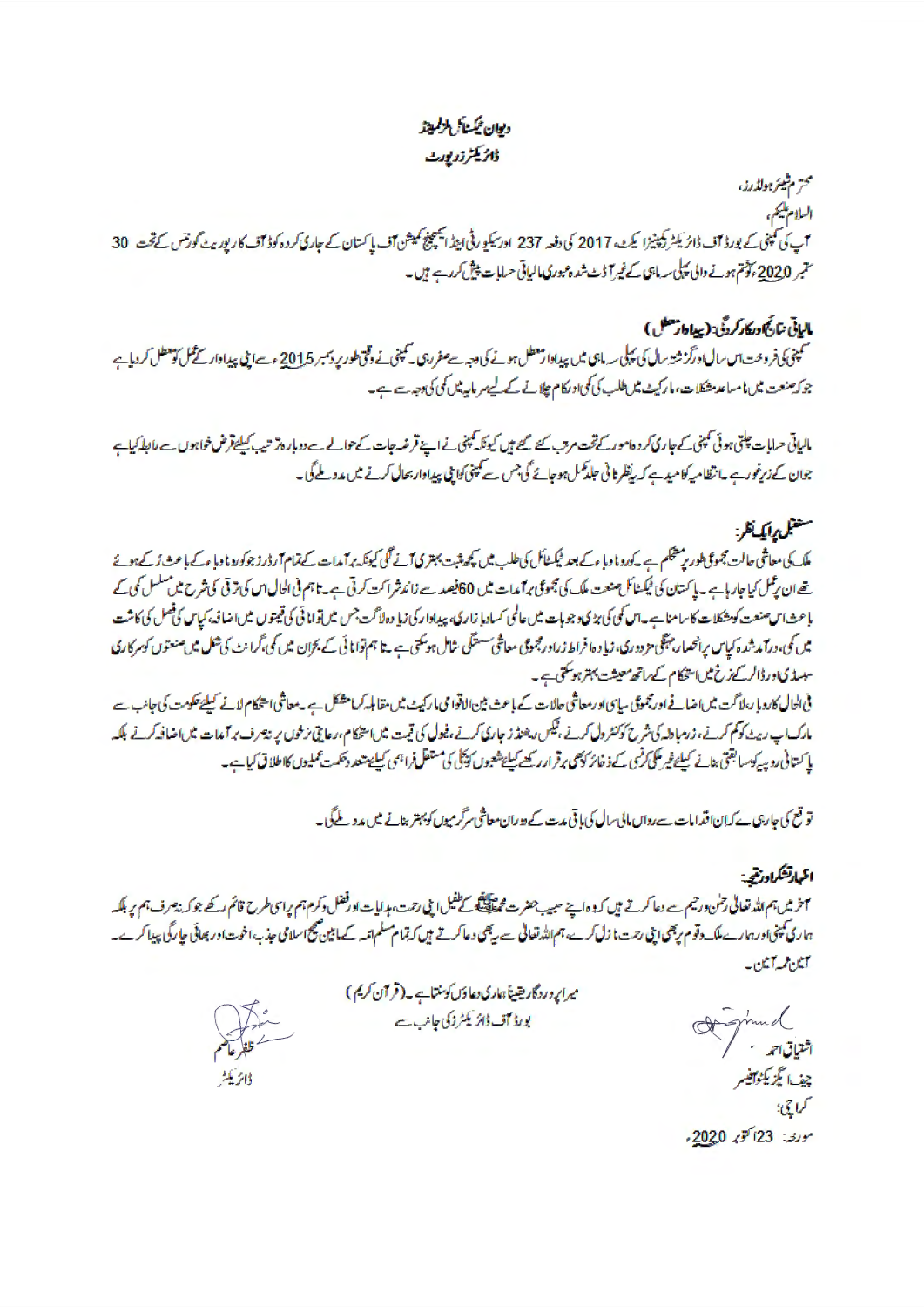# **DEWAN TEXTILE MILLS LIMITED CONDENSED INTERIM STATEMENT OF FINANCIAL POSITION AS AT 30TH SEPTEMBER, 2020**

|                                                                                            |              | (Un-Audited)<br><b>July-Sept</b> | (Audited)<br><b>June 30,</b>   |
|--------------------------------------------------------------------------------------------|--------------|----------------------------------|--------------------------------|
|                                                                                            | <b>Notes</b> | 2020                             | 2020                           |
| <b>EQUITY AND LIABILITIES</b>                                                              |              | (Rupees)                         |                                |
| <b>SHARE CAPITAL AND RESERVES</b>                                                          |              |                                  |                                |
| Authorized share capital<br>50,000,000 (2020: 50,000,000) ordinary shares of Rs. 10/- each |              | 500,000,000                      | 500,000,000                    |
|                                                                                            |              | 460,646,090                      | 460,646,090                    |
| <b>Revenue Reserves</b>                                                                    | 6            | (4,687,778,779)                  | (4,608,829,473)                |
| Capital reserve                                                                            |              |                                  |                                |
| Surplus on revaluation of property, plant and equipment                                    |              | 736,507,492<br>(3,490,625,197)   | 746,894,701<br>(3,401,288,682) |
| <b>NON CURRENT LIABILITIES</b>                                                             |              |                                  |                                |
| Long term financing                                                                        |              | 134,821,594                      | 131,461,304                    |
| Deferred taxation                                                                          |              | 154, 102, 526                    | 158, 345, 188                  |
|                                                                                            |              | 288,924,120                      | 289,806,492                    |
| <b>CURRENT LIABILITIES</b>                                                                 |              |                                  |                                |
| Trade and other payables                                                                   |              | 181,857,319                      | 181,456,407                    |
| Mark-up accrued                                                                            |              | 1,445,341,672                    | 1,389,200,387                  |
| Short term borrowings                                                                      |              | 552,562,805                      | 552,562,806                    |
| Liability for staff gratuity                                                               |              | 50,770,926                       | 50,770,926                     |
| Unclaimed dividend                                                                         |              | 254,206                          | 254,206                        |
| Current and overdue portion of long term financing                                         |              | 2,945,482,769                    | 2,945,482,769                  |
|                                                                                            |              | 5,176,269,697                    | 5,119,727,501                  |
| <b>CONTINGENCIES AND COMMITMENTS</b>                                                       | 7            | 1,974,568,620                    | 2,008,245,311                  |
| <b>ASSETS</b>                                                                              |              |                                  |                                |
| <b>NON-CURRENT ASSETS</b>                                                                  |              |                                  |                                |
| Property, plant and equipment                                                              | 8            | 1,486,498,735                    | 1,516,369,727                  |
| Long term investment                                                                       | 9            |                                  |                                |
| Long term deposits                                                                         |              | 12,012,134                       | 12,012,134                     |
|                                                                                            |              | 1,498,510,869                    | 1,528,381,861                  |
| <b>CURRENT ASSETS</b>                                                                      |              |                                  |                                |
| Stores and spares                                                                          |              | 30,677,433                       | 30,677,433                     |
| Stock in trade                                                                             | 10           | 256,310,135                      | 256,310,135                    |
| Trade debtors - Unsecured                                                                  |              | 154,538,874                      | 158,872,828                    |
| Advances - Considered good                                                                 |              | 1,635,055                        | 1,685,365                      |
| Short term deposits and other receivable                                                   |              | 4,120,116                        | 4,120,116                      |
| Taxes recoverable - Net                                                                    |              | 23, 137, 313                     | 23,129,092                     |
| Cash and bank balances                                                                     |              | 5,638,825                        | 5,068,481                      |
|                                                                                            |              | 476,057,751                      | 479,863,450                    |
|                                                                                            |              |                                  |                                |
|                                                                                            |              | 1,974,568,620                    | 2,008,245,311                  |

 $\sim$  0

**Ishtang Anmed**<br>CEO & Director

**Muhammad Irfan Ali Zafar Asim** 

**Chief Financeial Director**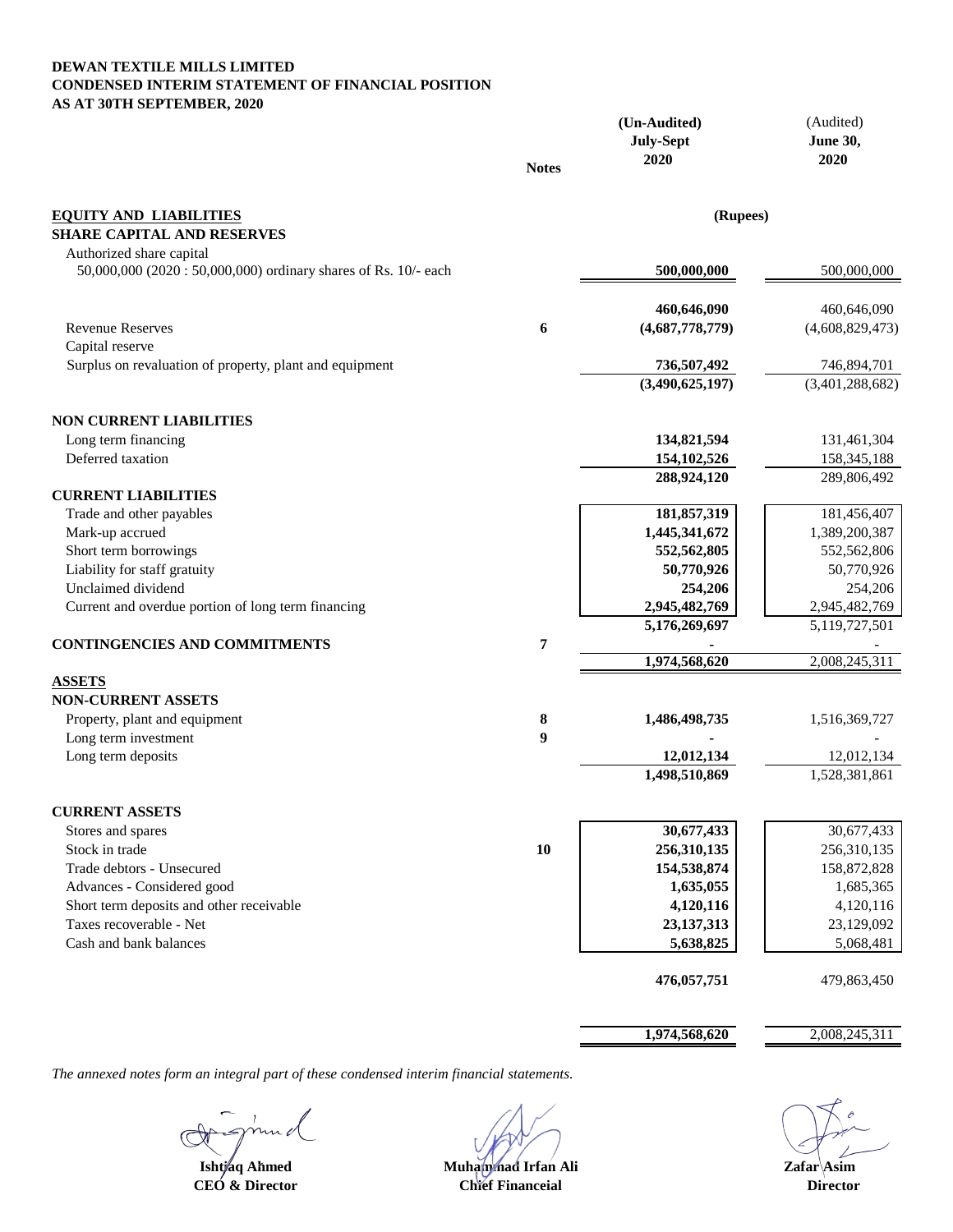# **DEWAN TEXTILE MILLS LIMITED CONDENSED INTERIM STATEMENT OF PROFIT OR LOSS (UN-AUDITED) FOR THE FIRST QUARTER ENDED 30TH SEPTEMBER, 2020**

|                                      |              | <b>July-Sept</b><br>2020 | <b>July-Sept</b><br>2019 |
|--------------------------------------|--------------|--------------------------|--------------------------|
|                                      | <b>Notes</b> |                          | (Rupees) ---             |
| Sales - Net                          |              |                          |                          |
| Cost of sales                        |              | (32, 237, 362)           | (38,085,412)             |
| Gross (Loss)                         |              | (32, 237, 362)           | (38,085,412)             |
| <b>Operating expenses</b>            |              |                          |                          |
| Administrative expenses              |              | (978, 162)               | (1,285,879)              |
| Operating (Loss)                     |              | (33, 215, 524)           | (39,371,291)             |
| Finance cost                         | 11           | (60, 363, 654)           | (100, 450, 949)          |
| (Loss) before taxation               |              | (93, 579, 178)           | (139, 822, 240)          |
| Taxation                             |              |                          |                          |
| Current                              |              |                          |                          |
| - Deferred                           |              | 4,242,663                | 4,819,267                |
|                                      |              | 4,242,663                | 4,819,267                |
| (Loss) for the period                |              | (89, 336, 515)           | (135,002,973)            |
| (Loss) per share - Basic and diluted | 12           | (1.94)                   | (2.93)                   |

**Ishtiag Ahmed**<br>CEO & Director

**CEO & Director Director Director Chief Financeial Officer Director Muhammad Irfan Ali Zafar** Asim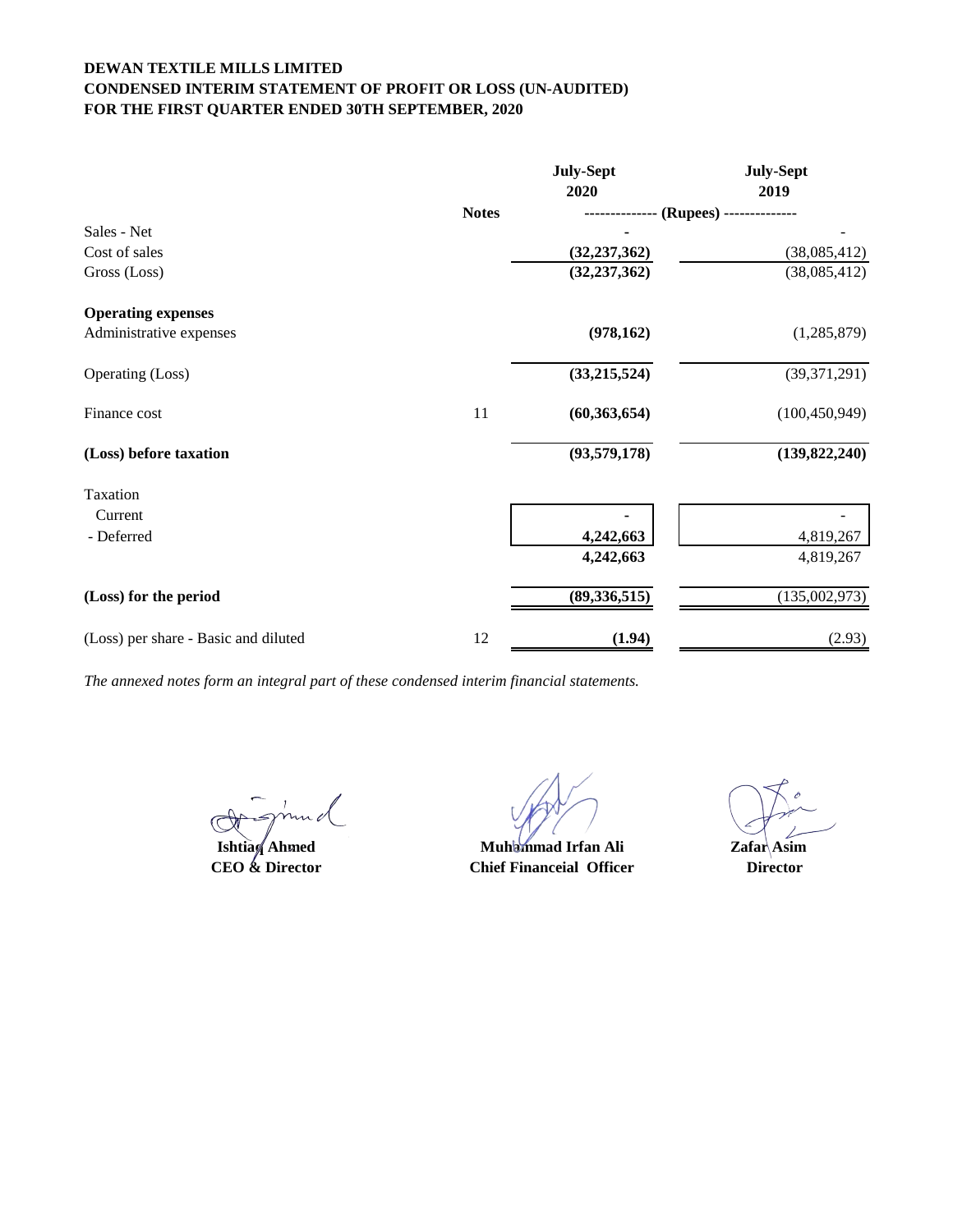# **DEWAN TEXTILE MILLS LIMITED CONDENSED INTERIM STATEMENT COMPREHENSIVE INCOME (UN-AUDITED) FOR THE FIRST QUARTER ENDED 30TH SEPTEMBER, 2020**

|                                                 | <b>July-Sept</b><br>2020              | <b>July-Sept</b><br>2019 |  |
|-------------------------------------------------|---------------------------------------|--------------------------|--|
|                                                 | - (Rupees) --------------<br>-------- |                          |  |
| (Loss) for the period                           | (89, 336, 515)                        | (135,002,973)            |  |
| Other comprehensive income:                     |                                       |                          |  |
| Effect of change in tax rates on balance        |                                       |                          |  |
| of revaluation on property, plant and equipment |                                       |                          |  |
|                                                 |                                       |                          |  |
| Total comprehensive (loss) for the period       | (89, 336, 515)                        | (135,002,973)            |  |

**Ishti⁄aq Ahmed** 

**CEO & Director Director Chief Financeial Muhammad Irfan Al Zafar Asim**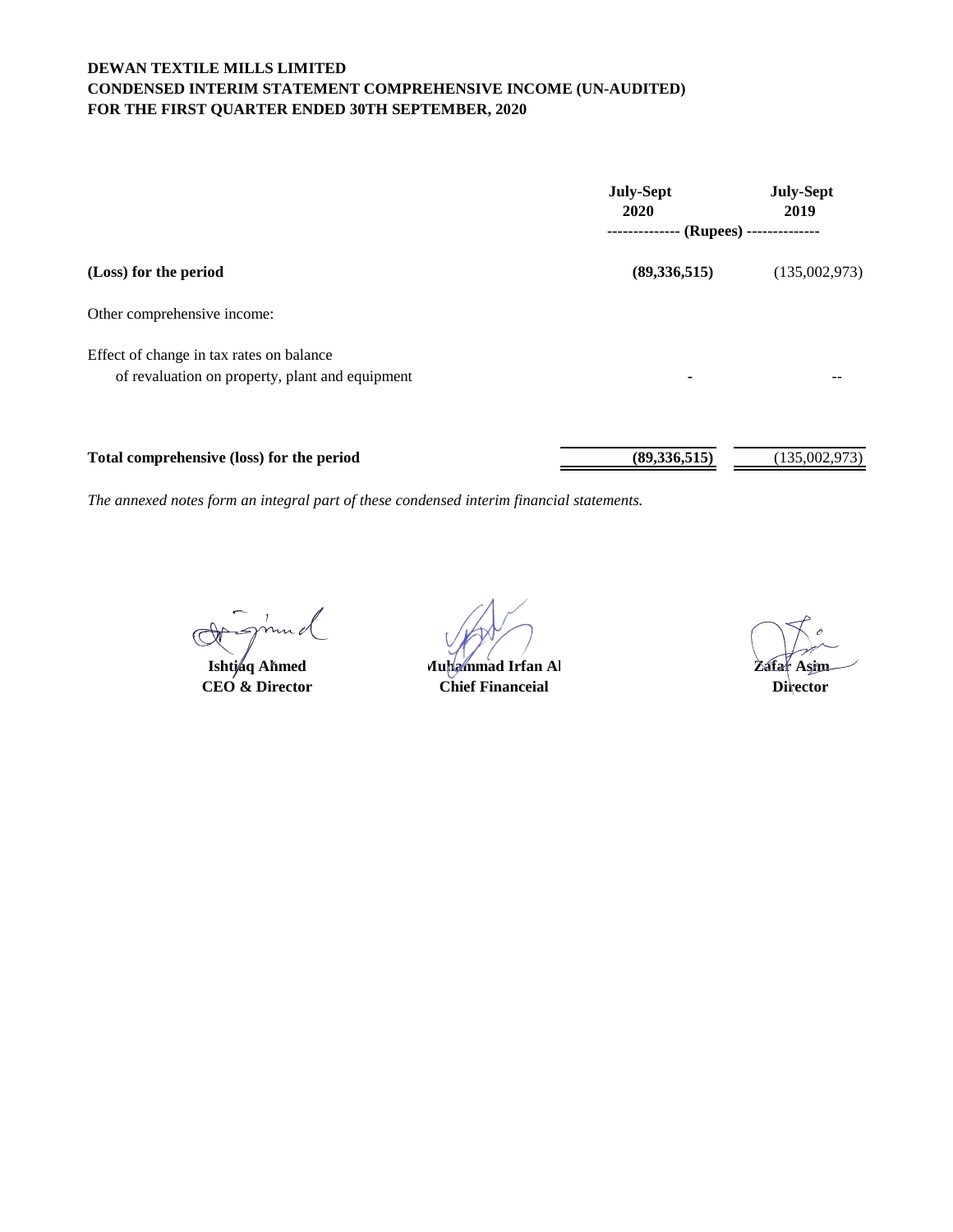# **CONDENSED INTERIM STATEMENT OF CASH FLOWS (UN-AUDITED) FOR THE FIRST QUARTER ENDED 30TH SEPTEMBER, 2020 DEWAN TEXTILE MILLS LIMITED**

|                                                       |              | <b>July-Sept</b>                       | <b>July-Sept</b> |
|-------------------------------------------------------|--------------|----------------------------------------|------------------|
|                                                       |              | 2020                                   | 2019             |
|                                                       | <b>Notes</b> | -------------- (Rupees) -------------- |                  |
| <b>CASH FLOWS FROM OPERATING ACTIVITIES</b>           |              |                                        |                  |
| (Loss) before taxation                                |              | (93, 579, 178)                         | (139,822,240)    |
| Adjustment for non-cash and other items:              |              |                                        |                  |
| Depreciation /amortisation expense                    |              | 29,870,992                             | 33,853,340       |
| Unwinding of discount                                 |              | 3,360,290                              | 3,102,454        |
| <b>Finance Cost</b>                                   |              | 57,003,364                             | 97,348,495       |
|                                                       |              | 90,234,646                             | 134,304,289      |
| Cash outflows before working capital changes          |              | (3,344,532)                            | (5,517,951)      |
| <b>Working Capital changes</b>                        |              |                                        |                  |
| (Increase)/ decrease in current assets                |              |                                        |                  |
| Trade debtors                                         |              | 4,333,954                              | 36,903,001       |
| Advances                                              |              | 50,310                                 | 3,829            |
|                                                       |              | 4,384,264                              | 36,906,830       |
| Increase / (decrease) in current liabilities          |              |                                        |                  |
| Trade and other payable                               |              | 400,912                                | 650,927          |
| Short term borrowings                                 |              |                                        | (32, 445, 000)   |
|                                                       |              | 400,912                                | (31,794,073)     |
| Cash generated form operation                         |              | 1,440,644                              | (405, 194)       |
| <b>Payments for:</b>                                  |              |                                        |                  |
| Income taxes (paid) / refund - Net                    |              | (8,221)                                | (12,214)         |
| Financial cost                                        |              | (862,079)                              | (390, 101)       |
|                                                       |              | (870, 300)                             | (402, 315)       |
| Net cash igenerated form/used in operation activities |              | 570,344                                | (807,509)        |
| <b>Cash flows from investing activities</b>           |              |                                        |                  |
| Proceeds against sales of fixed assets                |              |                                        |                  |
| Net cash outflow from investing activities            |              |                                        |                  |
| <b>Cash flows from financing activities</b>           |              |                                        |                  |
| Long term financing paid                              |              |                                        |                  |
|                                                       |              |                                        |                  |
| Net decrease in cash and cash equivalents             |              | 570,344                                | (807, 509)       |
| Cash and cash equivalents at beginning of the period  |              | 5,068,481                              | 7,199,455        |
| Cash and cash equivalents at the end of period        |              | 5,638,825                              | 6,391,946        |

nn d  $\mathcal{C}$ 

**Ishtiaq Ahmed Zafar Asim Muhammad Irfan Ali CEO & Director Director Director Director Director Chief Financeial Officer Director**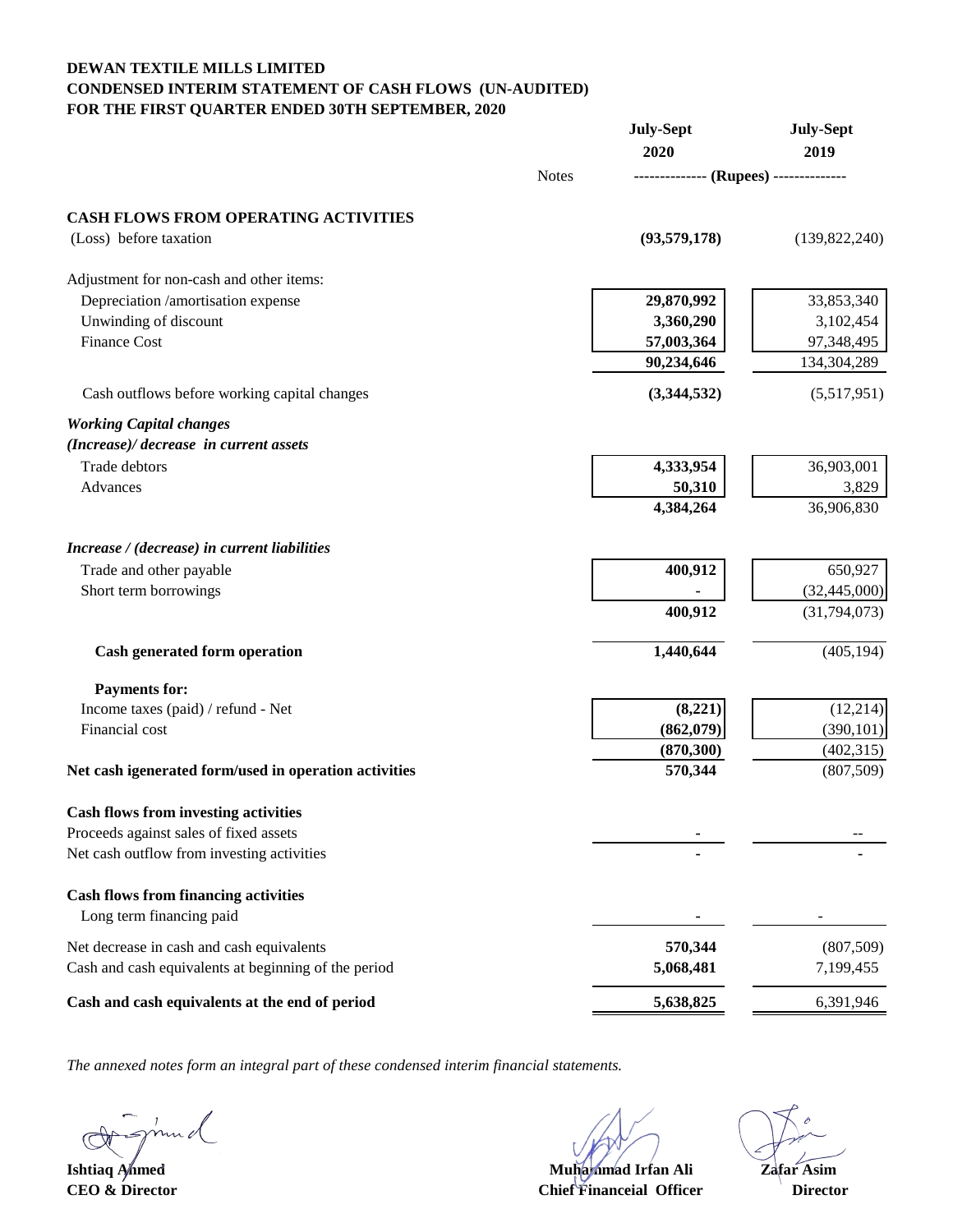#### **FOR THE FIRST QUARTER ENDED 30TH SEPTEMBER, 2020 DEWAN TEXTILE MILLS LIMITED CONDENSED INTERIM STATEMENT OF CHANGES IN EQUITY UN-AUDITED)**

|                                                                                                                      |                                                    | <b>Revenue reserves</b>  |                              | Capital reserves              |                                                               |                     |
|----------------------------------------------------------------------------------------------------------------------|----------------------------------------------------|--------------------------|------------------------------|-------------------------------|---------------------------------------------------------------|---------------------|
|                                                                                                                      | Issued, subscribed<br>and paid-up share<br>capital | General reserve          | <b>Accumulated losses</b>    | <b>Total revenue reserves</b> | Surplus on revaluation of<br>property, plant and<br>equipment | <b>Total equity</b> |
|                                                                                                                      |                                                    |                          |                              |                               |                                                               |                     |
| Balance as at 1st July 2019                                                                                          | 460,646,090                                        | 333,000,000              | (4,382,247,527)              | (4,049,247,527)               | 794,090,283                                                   | (2,794,511,154)     |
| Total comprehensive (loss) for the period<br>(Loss) for the period<br>Other comprehensive income                     |                                                    |                          | (135,002,973)                | (135,002,973)                 |                                                               | (135,002,973)       |
|                                                                                                                      |                                                    |                          | (135,002,973)                | (135,002,973)                 | $- -$                                                         | (135,002,973)       |
| Incremental depreciation transferred<br>from surplus on revaluation of property,<br>plant and equipment - Net of tax | $\sim$                                             | $\overline{\phantom{a}}$ | 11,798,896                   | 11,798,896                    | (11,798,896)                                                  |                     |
| Balance as at 30 September 2019                                                                                      | 460,646,090                                        | 333,000,000              | (4,505,451,604)              | (4,172,451,604)               | 782,291,387                                                   | (2,929,514,127)     |
| Balance as at Ist July 2020<br>Total comprehensive (loss) for the period                                             | 460,646,090                                        | 333,000,000              | (4,941,829,473)              | (4,608,829,473)               | 746,894,701                                                   | (3,401,288,682)     |
| (Loss) for the period                                                                                                | $\sim$                                             | $\overline{\phantom{a}}$ | (89, 336, 515)               | (89, 336, 515)                | $-$                                                           | (89, 336, 515)      |
| Other comprehensive income                                                                                           |                                                    | $\sim$                   |                              |                               | $- -$                                                         |                     |
| Incremental depreciation transferred<br>from surplus on revaluation of property,<br>plant and equipment - Net of tax | $\overline{\phantom{a}}$                           | $\overline{\phantom{a}}$ | (89, 336, 515)<br>10,387,209 | (89, 336, 515)<br>10,387,209  | $\overline{\phantom{a}}$<br>(10, 387, 209)                    | (89, 336, 515)      |
| Balance as at 30 September 2020                                                                                      | 460,646,090                                        | 333,000,000              | (5,020,778,779)              | (4,687,778,779)               | 736,507,492                                                   | (3,490,625,197)     |

 $\mathbb{C}$ **Ish#aq Ahmed CEO & Director**

**Muhammad Irfan Ali Zafar Asim Chief Financeial Officer Director Director**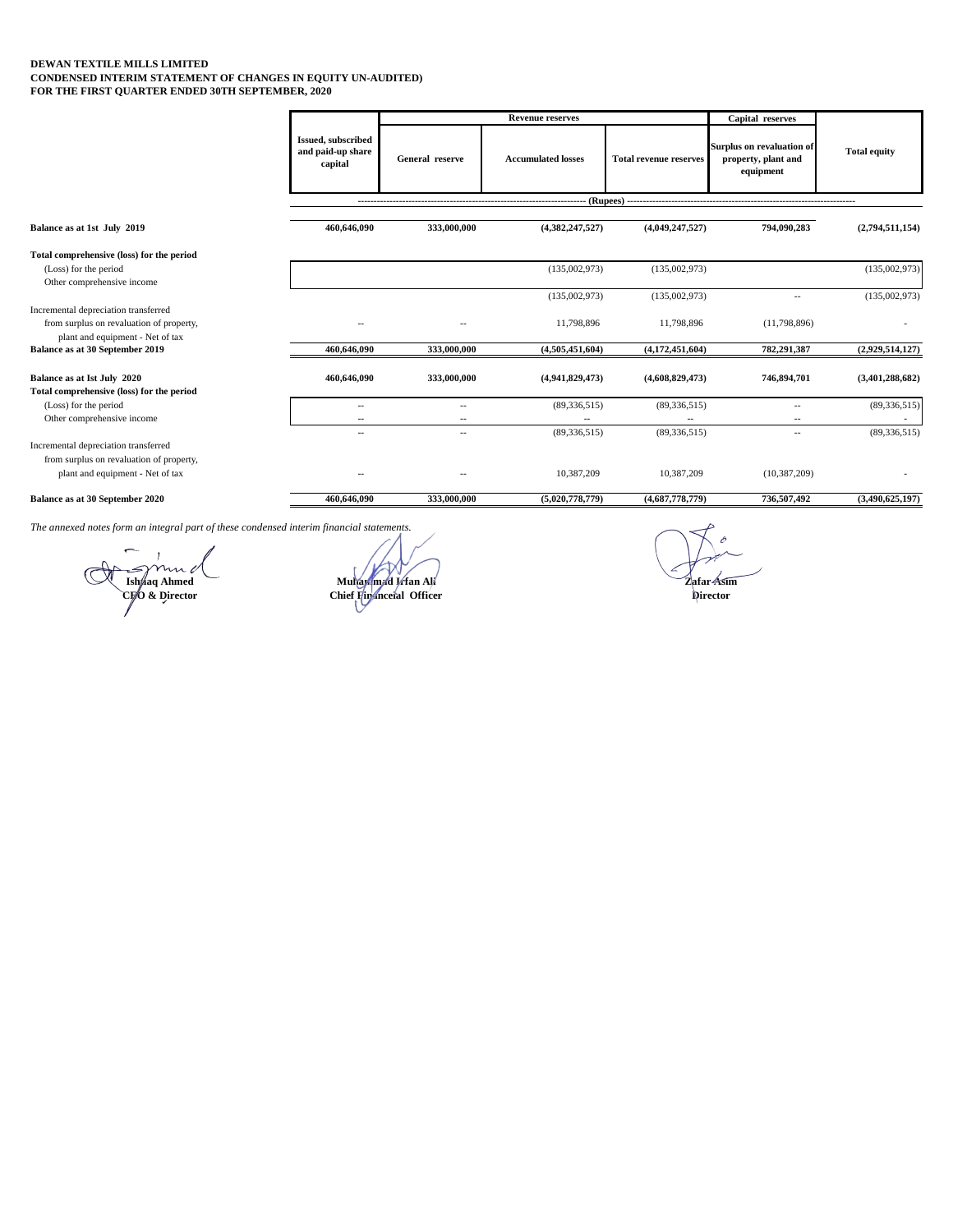#### **DEWAN TEXTILE MILLS LIMITED NOTES TO THE CONDENSED INTERIM FINANCIAL STATEMENTS (UN - AUDITED) FOR THE FIRST QUARTER ENDED 30TH SEPTEMBER, 2020**

#### **1 Status and Nature of Business**

Dewan Textile Mills Limited ('the Company') was incorporated in Pakistan on 16 April 1970 as a public limited company and is listed on the Pakistan Stock Exchange. The principal activity of the Company is manufacturing and sale of yarn. However, the Company has suspended its manufacturing operations since December 2015.

The geographical location and address of Company's business units including plant is as under:

- Company's registered office is located at Dewan Centre 3-A, Lalazar, Beach Hotel Road, Karachi.
- Company's production plant is situated at H/20 & H/26, S.I.T.E., Kotri, District Jamshoro, Sindh, Pakistan.

#### **2 GOING CONCERN ASSUMPTION**

These condensed interim financial statements of the Company for the period ended 30th September 2020 reflects that the Company has sustained a net loss after taxation of Rs. 89.337 million (2020: Rs.606.778 million) and as of that date the Company's negative reserves of Rs. 4,687.779 million (2020: Rs.4,608.829 million) have resulted in negative equity of Rs. 3,490.625 million (2020: Rs.3,401.289 million). Further the Company's short term borrowing facilities have expired and not been renewed. The Company is facing litigations with three of its lenders for repayment of liabilities through attachment and sale of Company's hypothecated / mortgaged properties and out of them one of the lender had also filed winding up petition under section 305 of repealed companies ordinance, 1984 (section 301 of the Companies Act, 2017). The Company has defaulted in repayment of its restructured liabilities due to liquidity crunch faced by the Company following the adverse conditions of overall textile industry. Accordingly, the entire restructured liabilities alongwith mark-up eligible for waiver have become immediately repayable. Company, for the time being, has suspended its manufacturing operations since December 2015. These conditions indicate the existence of material uncertainty, which may cast significant doubt about the Company's ability to continue as a going concern, therefore, the Company may not be able to realise its assets and discharge its liabilities during the normal course of business.

These condensed interim financial statements has been prepared on going concern assumption as the Company approached its lenders for further restructuring of its liabilities, which is in process. Company is hopeful that such restructuring will be effective soon and will streamline the funding requirements of the Company which will ultimately help the management to resume the operations with optimum utilisation of production capacity. As the conditions mentioned in the foregoing paragraph are temporary and would reverse therefore, the preparation of condensed interim fianancial statements using going concern assumption is justified.

#### **3 BASIS OF PREPARATION**

- **3.1** These condensed interim financial statements of the Company have been prepared in accordance with the accounting and reporting standards as applicable in Pakistan for interim financial reporting. The accounting and reporting standards applicable in Pakistan for interim financial reporting comprise of International Accounting Standard (IAS) 34, "Interim Financial Reporting", issued by the International Accounting Standards Board (IASB) as notified under the Companies Act, 2017 and provisions of and directives issued under the Companies Act, 2017. Where provisions of and directives issued under the Companies Act, 2017 differ from the requirements of IAS 34, the provisions of and directives issued under the Companies Act, 2017 have been followed.
- **3.2** These condensed interim financial statements do not include all the information and disclosures required in the annual audited financial statements, and should be read in conjunction with the Company's annual audited financial statements for the year ended 30 June 2020.

#### **4 SIGNIFICANT ACCOUNTING POLICIES AND ESTIMATES**

**4.1** The accounting policies and methods of computation adopted and applied in the preparation of these condensed interim financial statements are consistent with those followed in the preparation of the Company's annual financial statements for the year ended 30 June 2020.

#### **4.2 Application of new and revised International Financial Reporting Standards**

#### **4.2.1 Standards, amendments to standards and interpretations becoming effective during the period**

There are certain new standards, amendments to existing standards and new interpretations on approved accounting standards that became effective during the period and are mandatory for accounting periods of the Company beginning on or after July 01, 2020 but are considered not to be relevant or not to have any material effect on the Company's operations and are, therefore, not disclosed in these condensed interim financial statements.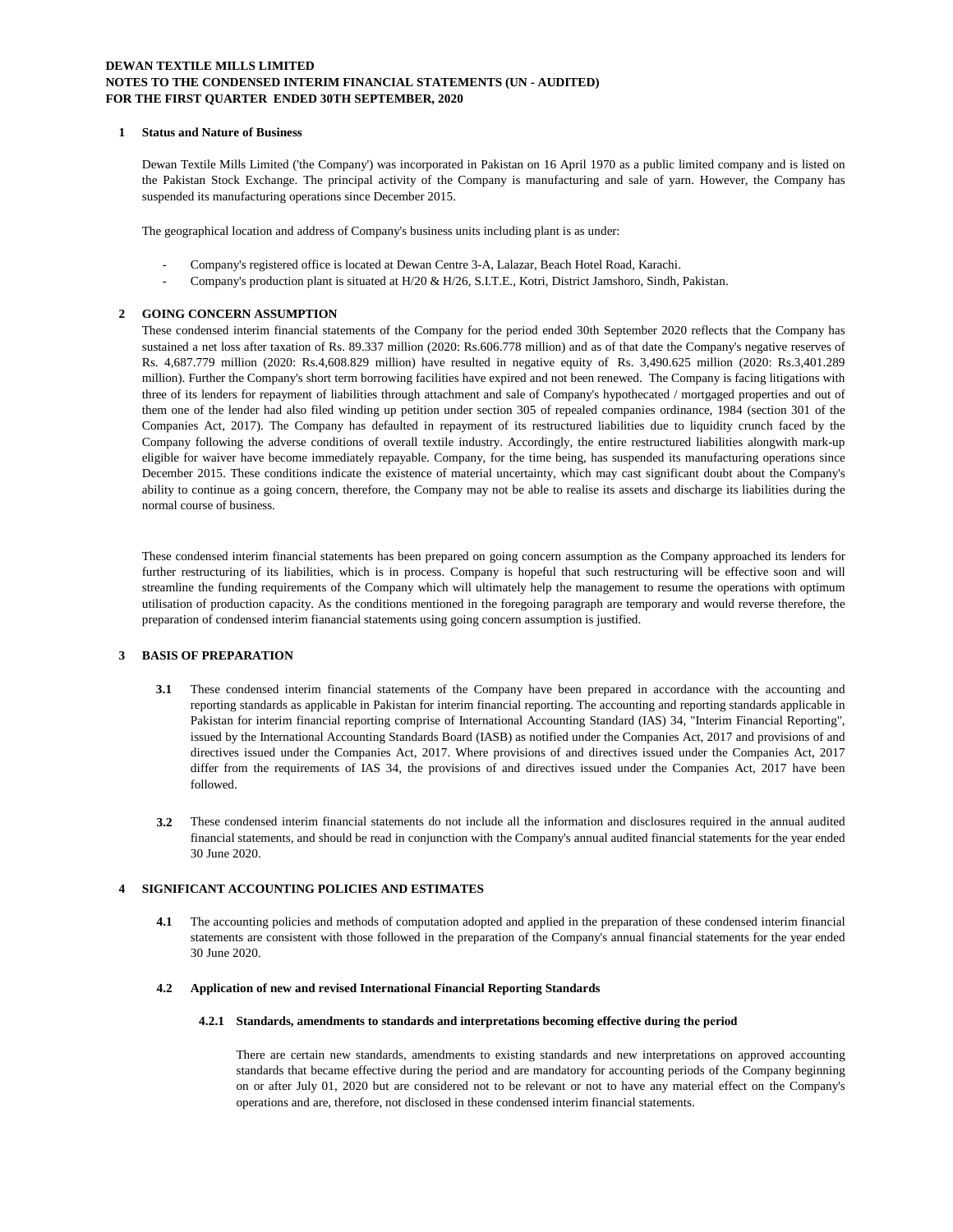#### **4.2.2 Standards, amendments to standards and interpretations becoming effective in future periods**

There are certain new standards, amendments to standards and interpretations that will became effective in future accounting periods but are considered not to be relevant or not to have any material effect on the Company's operations and are, therefore, not disclosed in these condensed interim financial statements.

# **5 ACCOUNTING EXTIMATES, JUDGEMENTS AND FINANCIAL RISK MANAGEMENT**

- **5.1** The preparation of these condensed interim financial statements in conformity with approved accounting standards requires management to make estimates, assumptions and use judgments that affect the application of policies and reported amounts of assets and liabilities and income and expenses. Estimates, assumptions and judgments are continually evaluated and are based on historical experience and other factors, including reasonable expectations of future events. revision to accounting estimates are recognized prospectively commencing from the period of revision.
- **5.2** Judgements and estimates made by management in the preparation of these condensed interim financial statements are the same as those that were applied to the financial statements as at and for the year ended June 30, 2020.
- **5.3** The Company's financial risk management objectives and policies are consistent with those objectives and policies which were disclosed in the financial statements of the Company for the year ended June 30, 2020

|                           | (Un-Audited)     | (Audited)                   |
|---------------------------|------------------|-----------------------------|
|                           | <b>July-Sept</b> | Jun 30,                     |
|                           | 2020             | 2020                        |
| <b>REVENUE RESERVES</b>   | ------------     | --- (Rupees) -------------- |
| General reserves          | 333,000,000      | 333,000,000                 |
| <b>Accumulated losses</b> | (5,020,778,779)  | (4,941,829,473)             |
|                           | (4,687,778,779)  | (4,608,829,473)             |
|                           |                  |                             |

## **7 CONTINGENCIES AND COMMITMENTS**

There has been no significant change in the contingencies and commitments since the last audited financial statements for the year ended June 30, 2020.

|   |                                                                      |     | July-Sept     | 30 June                  |
|---|----------------------------------------------------------------------|-----|---------------|--------------------------|
|   |                                                                      |     | 2020          | 2020                     |
|   |                                                                      |     |               | (Rupees) --------------- |
| 8 | PROPERTY, PLANT AND EQUIPMENT                                        |     |               |                          |
|   | Operating fixed assets                                               | 8.1 | 1,476,193,346 | 1,506,064,338            |
|   | Capital work in progress - At cost                                   |     | 10,305,389    | 10,305,389               |
|   |                                                                      |     | 1,486,498,735 | 1,516,369,727            |
|   | <b>Operating fixed assets</b><br>8.1<br>Opening net book value (NBV) |     | 1,506,064,338 | 1,641,420,940            |
|   | Disposal (NBV) during the period / year                              |     |               |                          |
|   | Depreciation charged for the period / year                           |     | (29,870,992)  | (135, 356, 602)          |
|   | Closing net book value (NBV)                                         |     | 1,476,193,346 | 1,506,064,338            |
|   |                                                                      |     |               |                          |

#### **9 LONG TERM INVESTMENT**

#### **Investment in associate**

Dewan Salman Fibre Limited

**9.1** Associate is an entity over which the Company has significant influence but no control. Company's investee company is considered to be its associate by virtue of common directorship, member of Yousuf Dewan Companies and its ownership interest of 28.47% in investee company.

#### **9.2 Investment in Dewan Salman Fibre Limited - at equity method**

| Number of shares held             | 104,288,773 | 104.288.773 |
|-----------------------------------|-------------|-------------|
| Cost of investment (Rupees)       | 210,000,000 | 210,000,000 |
| Fair value of investment (Rupees) | 91,774,120  | 91.774.120  |